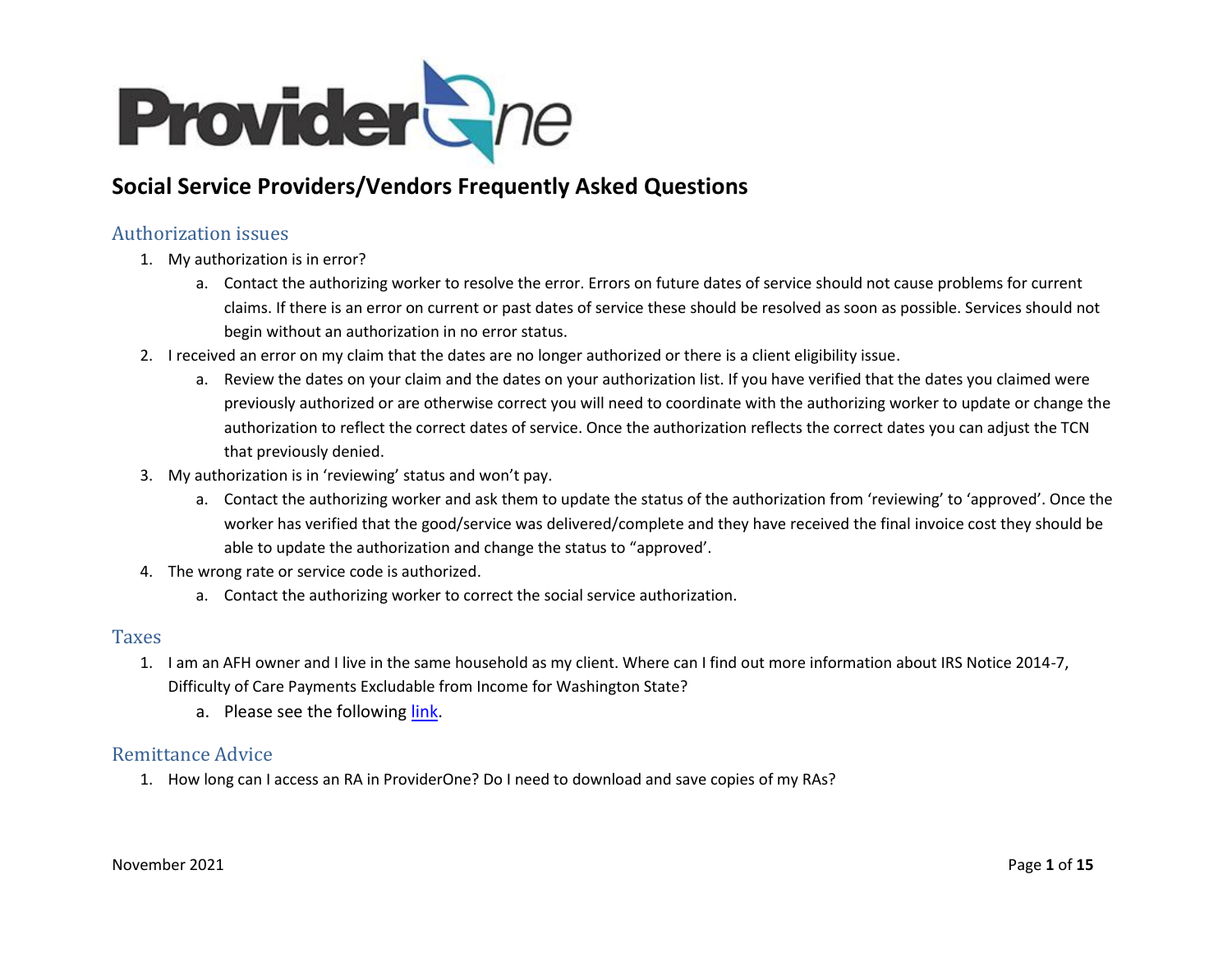

- a. RAs are retrievable in ProviderOne for up to 1 year. Providers are required to retain records for up to 6 years and are responsible for retaining copies for this purpose.
- 2. What does NOC mean? I see this on my Remittance Advice (RA).
	- a. NOC stands for Non-Offset to Collections and Accounts Receivable System (CARS), where CARS is the financial system that Office of Financial Recovery (OFR) uses to manage provider's debt. You will see NOC on your RA if a claim has adjusted as non-offset and the new "paid" amount is less than the paid amount or the original claim. Non-offset is when the debt is automatically sent to OFR. OFR then contacts the provider to address the debt.

On your RA, you will see two lines for each TCN or claim number. The first line is titled NOC invoice. This is establishing the debt in ProviderOne. The second line is titled NOC Referred to CARS. This shows that the remaining balance amount in ProviderOne was reduced to zero (\$0) because the debt was sent from ProviderOne to CARS. OFR will now be contacting you to collect the debt. The debt is not paid off until OFR's statements reflect \$0.

| <b>Adjustment Type</b> | <b>Previous Balance</b> | Adjustment<br><b>Amount</b> | Remaining<br><b>Balance</b><br><b>Amount</b> |
|------------------------|-------------------------|-----------------------------|----------------------------------------------|
| NOC Invoice            |                         |                             | \$2,164.68                                   |
| NOC Referred to CARS   | \$2,164.68              | \$2,164.68                  | -                                            |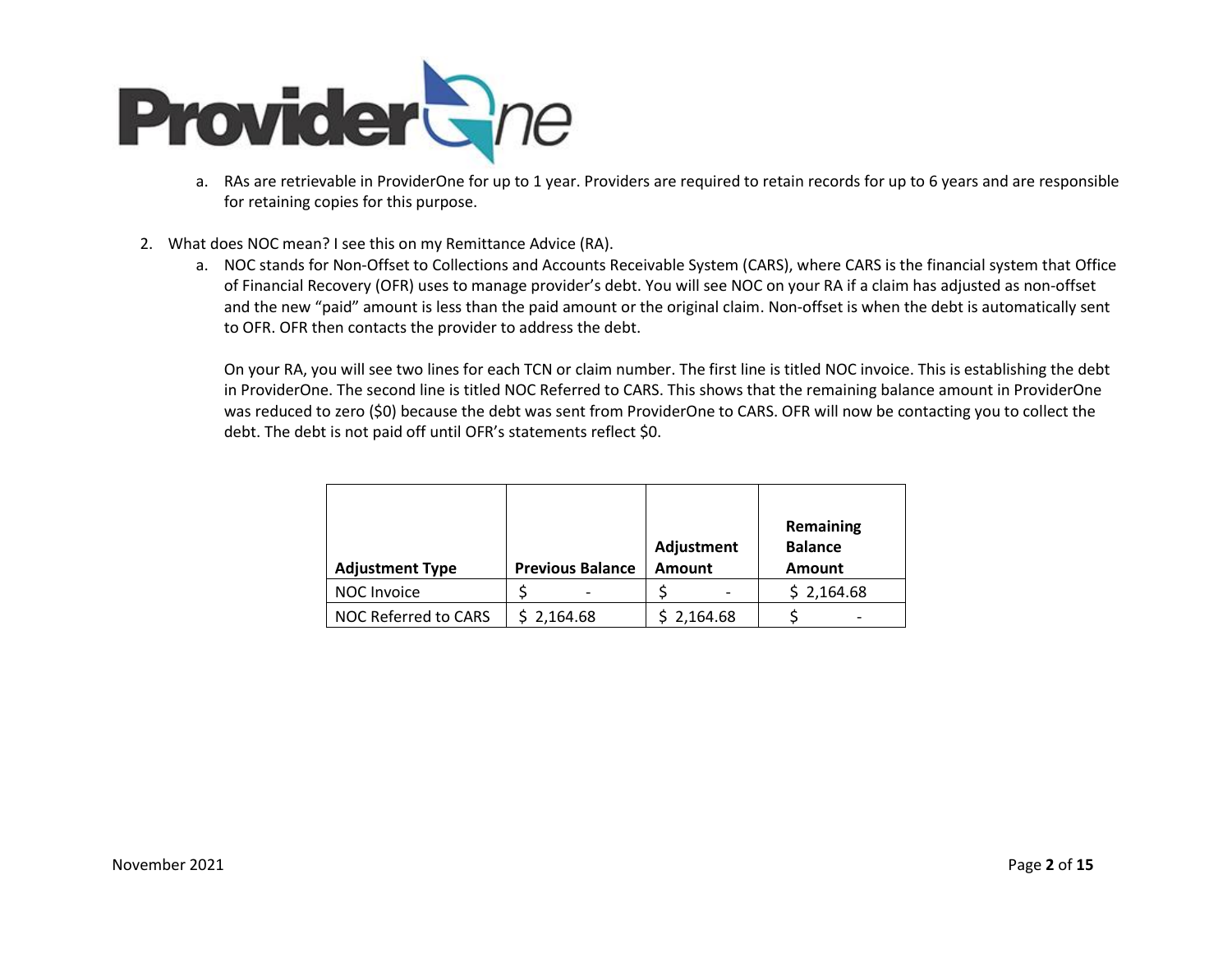

- 3. On my RA, I see an adjustment labeled "DSHS Office of Financial Recovery". What does that mean?
	- a. If an overpayment is being paid off by withholding against your future ProviderOne payments, you will see this show up in the summary section of your RA and labeled as "DSHS Office of Financial Recovery" in Adjustment Type. You will also receive a letter notifying you that this withholding will begin being taken. If you have any questions regarding the withholding or would like it adjusted, please call OFR at 360-664-5700, 1-800-562-6114, or TTY WA 1-800-833-6388.

| <b>Billing</b><br>Provider | <b>Fin Invoice</b><br><b>Number/Parent</b><br>TCN | <b>Source</b>       |                                                | <b>Previous</b><br><b>Balance</b> | Adjustment<br>Amount | Remaining<br><b>Balance</b><br>Amount |  |
|----------------------------|---------------------------------------------------|---------------------|------------------------------------------------|-----------------------------------|----------------------|---------------------------------------|--|
| 111XXXXXX01                | APXXXXXXX                                         | System<br>Initiated | <b>DSHS Office</b><br>of Financial<br>Recovery | \$500                             | \$500                | \$0                                   |  |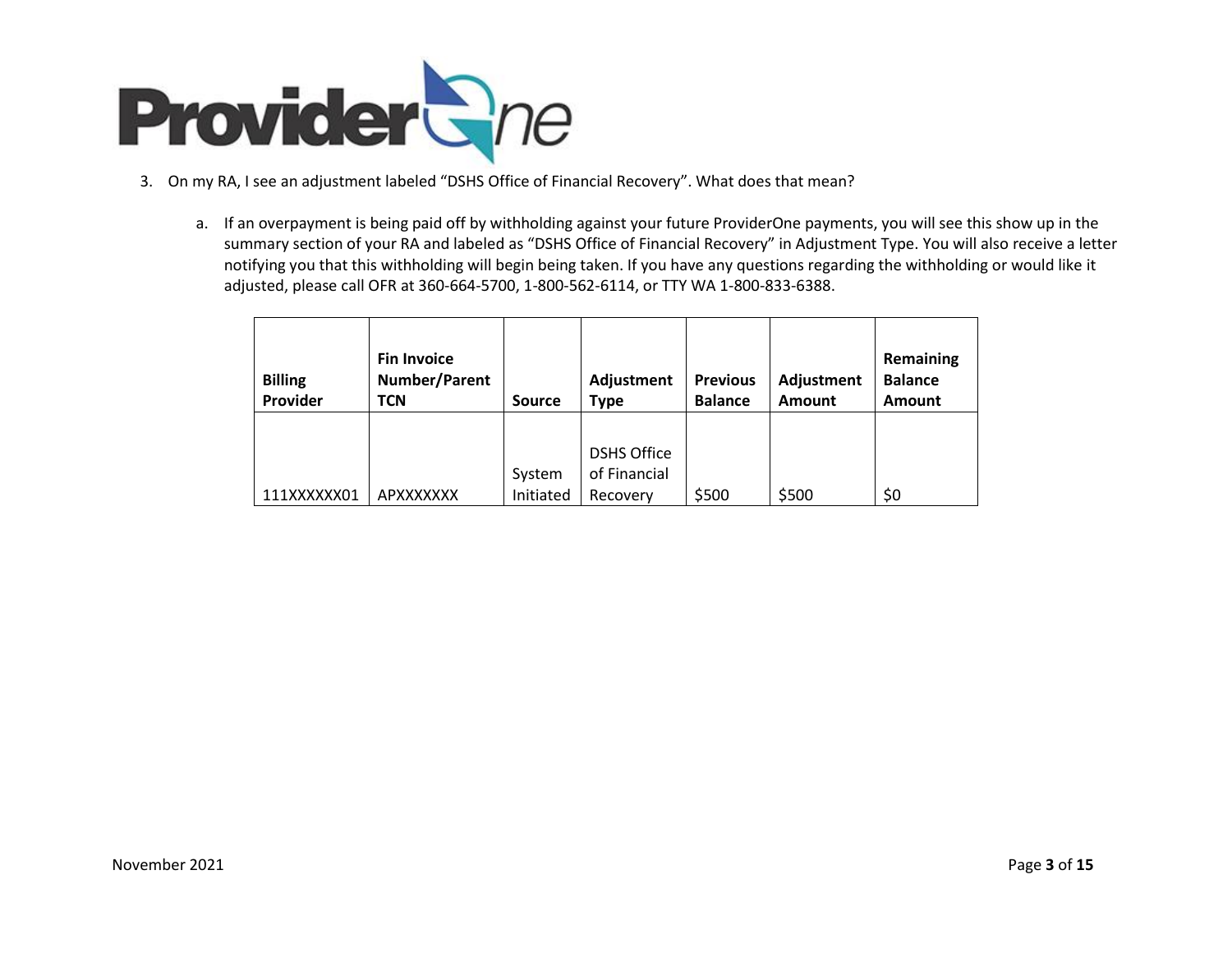

- 4. My claim was adjusted and it offset, meaning it was taken back against my next payments; now I would like an administrative hearing? What do I do?
	- a. On your Remittance Advice (RA), there is a box detailing how to dispute your overpayment. You must send a letter within 28 days of the RA date. An administrative hearing will be scheduled after Health Care Authority (HCA) receives the request. Please see details on your RA for more information.

### Adjustments and Overpayments

- 5. How do I adjust my claims? How do I void my claims?
	- a. Please see the tutorials describing how to adjust your claim located at the [ProviderOne for social services](http://www.hca.wa.gov/node/2371) page. For social services, the trainings are titled *Adjust, Void, and Resubmit Claim* and *Adjusting Social Service Medical Claims*. If you still need assistance, please submit a message via the [Contact Us web form,](https://fortress.wa.gov/hca/p1contactus/SSProvider_WebForm) or call 1-800-562-3022 and follow the prompts for social service providers.
- 6. I know I have been overpaid, what do I do?
	- a. If you were overpaid for a claim that automatically generated (one-time, repetitive, or individual repetitive payment types) please contact the authorizing worker; the authorizing worker will need to update the social service authorization and initiate an adjustment of the claim. If you have been overpaid for a claim that you submitted you can adjust the claim in ProviderOne. See the tutorials describing how to adjust your claim located at the **ProviderOne for social services** page. For social services, the trainings are titled *Adjust, Void, and Resubmit Claim* and *Adjusting Social Service Medical Claims*. If you still need assistance, please submit a message via th[e Contact Us web form,](https://fortress.wa.gov/hca/p1contactus/SSProvider_WebForm) or call 1-800-562-3022 and follow the prompts for social service providers.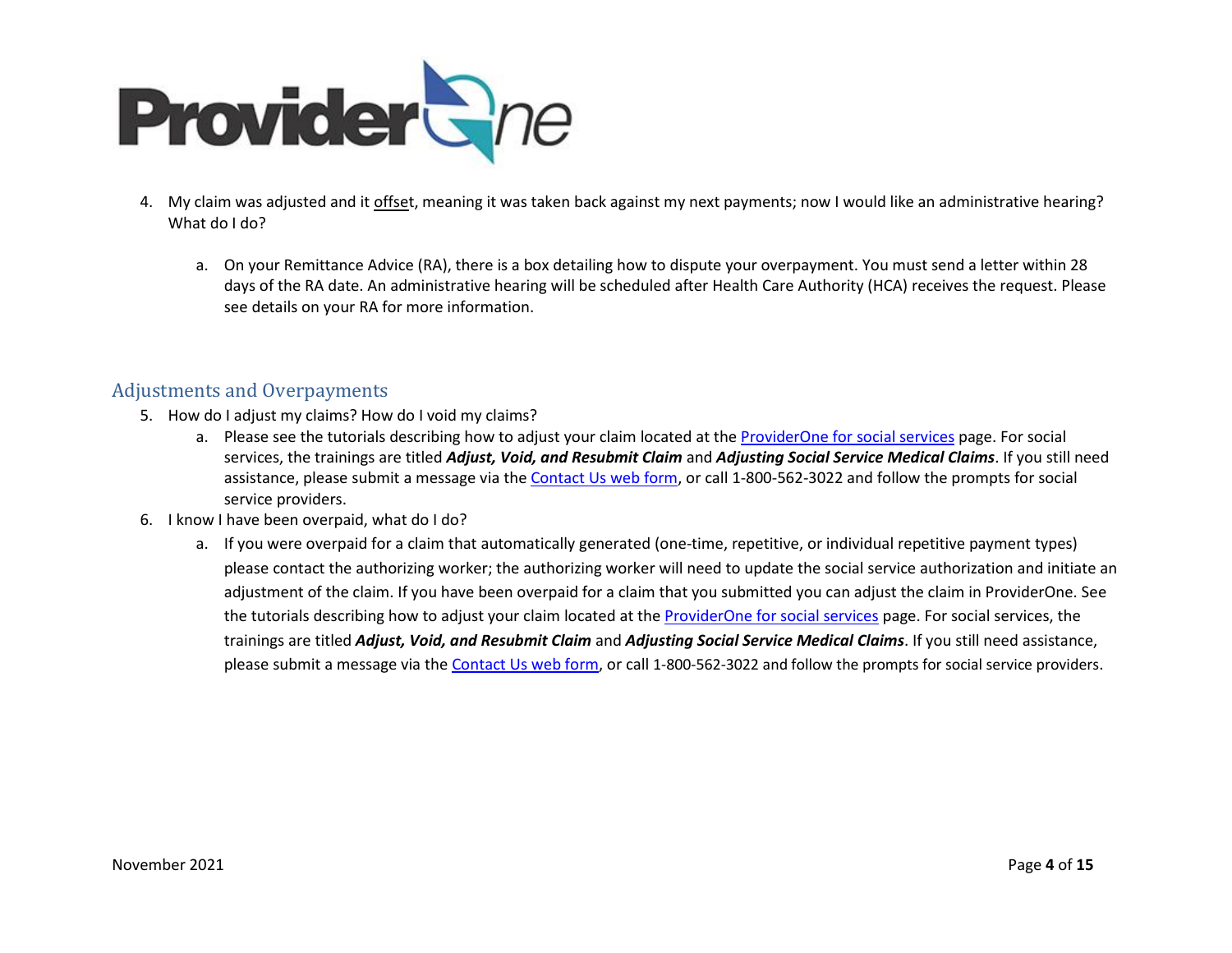

#### **7. An overpayment was created, but I don't understand how it happened?**

a. You are first notified of an overpayment on your RA when a claim is adjusted and results in an amount owed less than what was originally paid; the overpayment will be reflected in the adjustments summary on page 2 of your RA and you can see details of the claims in the Adjustments category of your RA. Your overpayment letter will identify the payment details for your original paid claim To see the details of what dates or services are no longer eligible for payment you need to look at your RA that shows the adjustment.

|                                            |                 | <b>Prepared Date: 02/19/2021</b><br><b>RA Date: 02/19/2021</b> |                                   |                                                 |                                           |                   |                    |  |  |  |  |  |  |
|--------------------------------------------|-----------------|----------------------------------------------------------------|-----------------------------------|-------------------------------------------------|-------------------------------------------|-------------------|--------------------|--|--|--|--|--|--|
| Page 2<br><b>Provider Adjustments</b>      |                 |                                                                |                                   |                                                 |                                           |                   |                    |  |  |  |  |  |  |
| <b>Total Paid</b>                          | <b>Billing</b>  | FIN                                                            | <b>Source</b>                     | <b>Adjustment</b>                               | <b>Previous</b>                           | <b>Adjustment</b> | <b>Remaining</b>   |  |  |  |  |  |  |
|                                            | <b>Provider</b> | <b>Invoice Number/</b><br><b>Parent TCN</b>                    |                                   | Type                                            | <b>Balance</b><br><b>Amount</b><br>Amount |                   | <b>Balance</b>     |  |  |  |  |  |  |
| \$9782.99 12                               | 02              | 90/<br>22<br>552<br>000                                        | <b>System</b><br><b>Initiated</b> | <b>NOC</b><br><b>Invoice</b>                    | \$0.00                                    | \$0.00            | Amount<br>\$456.95 |  |  |  |  |  |  |
| $-$1096.23$ 12                             | 02              | 22<br>90/<br>552<br>000                                        | <b>System</b><br><b>Initiated</b> | <b>NOC</b><br><b>Referred to</b><br><b>CARS</b> | \$456.95                                  | \$456.95          | \$0.00             |  |  |  |  |  |  |
| <b>Total Adjustment Amount</b><br>\$456.95 |                 |                                                                |                                   |                                                 |                                           |                   |                    |  |  |  |  |  |  |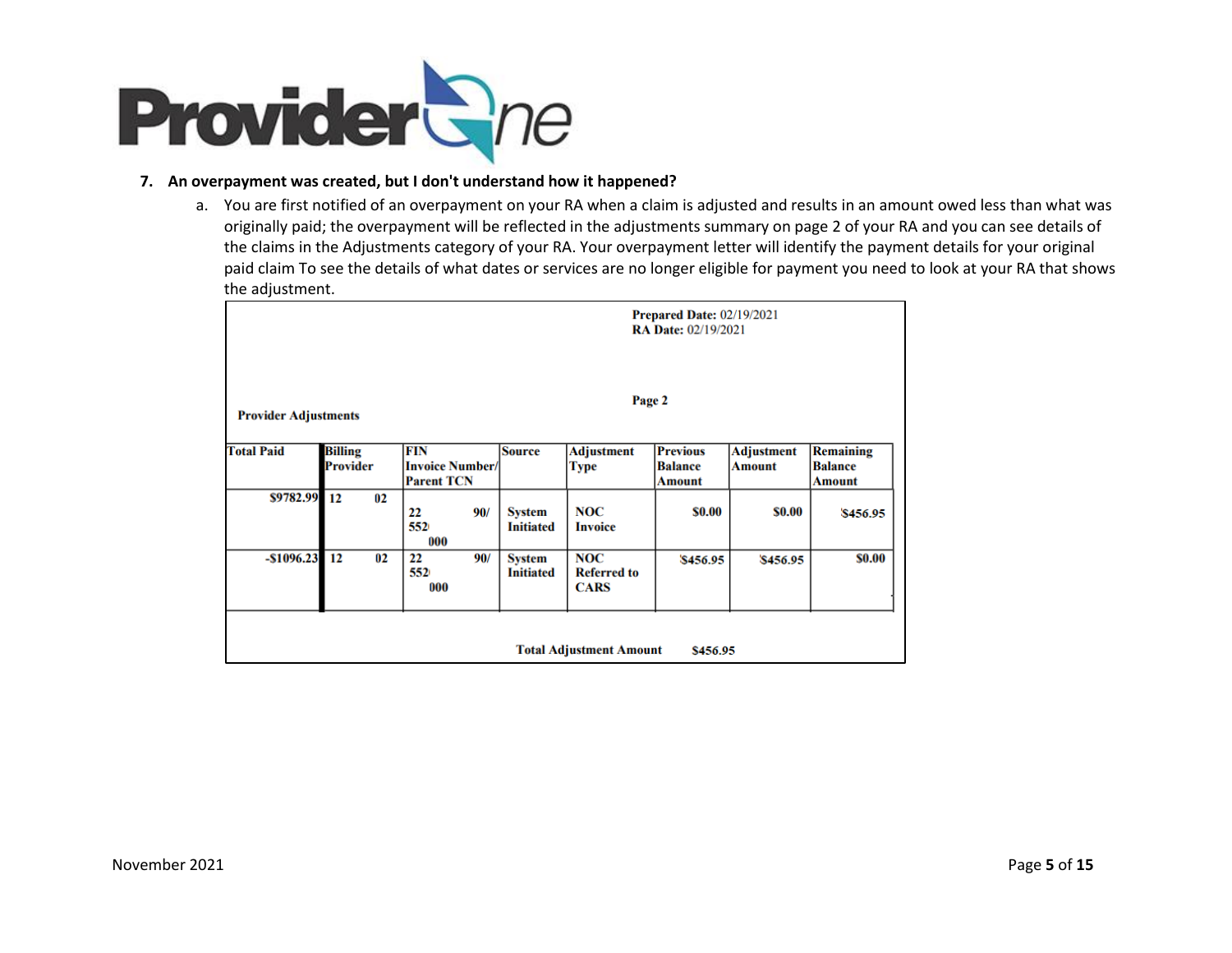

| <b>RA</b> Number: 50:<br>5   | Warrant/EFT#:               |                     | 8!                      |                       | <b>Warrant/EFT Date: 02/18/2021</b> |                           |               | <b>Prepared Date: 02/19/2021</b> |                  | RA Date: 02/19/2021 |                    |                           |              |                     |
|------------------------------|-----------------------------|---------------------|-------------------------|-----------------------|-------------------------------------|---------------------------|---------------|----------------------------------|------------------|---------------------|--------------------|---------------------------|--------------|---------------------|
| <b>Category: Adjustments</b> | <b>Billing Provider: 12</b> |                     | 2                       |                       |                                     |                           |               |                                  |                  |                     |                    |                           | Page 9       |                     |
| <b>Client Name /</b>         | TCN/                        |                     | <b>Line Rendering</b>   | <b>Service</b>        | <b>Svc Code or</b>                  | <b>Total Units Billed</b> |               | <b>Allowed</b>                   | <b>Sales Tax</b> | <b>TPL</b>          | <b>Client</b>      | <b>Paid Amount Remark</b> |              | <b>Adjustment</b>   |
| Client ID /                  | <b>Claim Type /</b>         |                     | Provider /              | Date(s)               | NDC/                                | or                        | <b>Amount</b> | <b>Amount</b>                    |                  | <b>Amount</b>       | <b>Responsible</b> |                           | <b>Codes</b> | <b>Reason Codes</b> |
| Med Record #/                | $RX$ Claim $#/$             |                     | RX#/                    |                       | Mod /                               | D/S                       |               |                                  |                  |                     | <b>Amount</b>      |                           |              | / NCPDP             |
| Patient Acct #/              | Inv#/                       |                     | Auth office #           |                       | <b>Rev &amp; Class</b>              |                           |               |                                  |                  |                     |                    |                           |              | <b>Rejection</b>    |
| <b>Original TCN/</b>         | Auth #                      |                     |                         |                       | Code                                |                           |               |                                  |                  |                     |                    |                           |              | <b>Codes</b>        |
| , M<br>H.                    | 752                         | 000                 |                         | 07/01/2020-           | T1020                               | 1.0000                    | $- $185.65$   | $-5185.65$                       | <b>SO.00</b>     | \$0.00              | $- $185.65$        | <b>SO.00</b>              |              | $1424594 =$         |
| 4WA<br>20                    | <b>ADSA-H</b>               |                     | 127                     | 07/01/2020            | $\mathbf{U}$                        |                           |               |                                  |                  |                     |                    |                           |              | $-$185.65$          |
|                              | 10                          |                     |                         |                       |                                     |                           |               |                                  |                  |                     |                    |                           |              |                     |
| 552<br>000                   |                             |                     |                         |                       |                                     |                           |               |                                  |                  |                     |                    |                           |              |                     |
|                              | 752                         | 000<br>$\mathbf{2}$ |                         | 07/02/2020-           | T1020                               | 1.0000                    | $- $185.65$   | $-$185.65$                       | \$0.00           | \$0.00              | $- $185.65$        | <b>SO.00</b>              |              | $1424594 =$         |
|                              | <b>ADSA-H</b>               |                     | 127                     | 07/02/2020            | U1                                  |                           |               |                                  |                  |                     |                    |                           |              | $-$ \$185.65        |
|                              |                             |                     |                         |                       |                                     |                           |               |                                  |                  |                     |                    |                           |              |                     |
|                              | 752                         | 000<br>$\mathbf{3}$ |                         | 07/03/2020-           | T1020                               | 1.0000                    | $-$185.65$    | $-$185.65$                       | \$0.00           | \$0.00              | $-$100.00$         | $-585.65$                 |              | $1424594 =$         |
|                              | <b>ADSA-H</b>               |                     | 127                     | 07/03/2020            | U1                                  |                           |               |                                  |                  |                     |                    |                           |              | $-$ \$185.65        |
|                              | 10                          |                     |                         |                       |                                     |                           |               |                                  |                  |                     |                    |                           |              |                     |
|                              | 752                         | 000                 |                         | 07/04/2020-           | T1020                               | 1.0000                    | $-$185.65$    | $-$185.65$                       | \$0.00           | \$0.00              | \$0.00             | $-5185.65$                |              | $1424594 =$         |
|                              | <b>ADSA-H</b>               |                     | 127                     | 07/04/2020            | U1                                  |                           |               |                                  |                  |                     |                    |                           |              | $-$ \$185.65        |
|                              |                             |                     |                         |                       |                                     |                           |               |                                  |                  |                     |                    |                           |              |                     |
|                              | 752                         | 000<br>5            |                         | 07/05/2020-           | T1020                               | 1.0000                    | $-$185.65$    | $-$185.65$                       | \$0.00           | \$0.00              | \$0.00             | $-5185.65$                |              | $1424594 =$         |
|                              | <b>ADSA-H</b>               |                     | 127                     | 07/05/2020            | U1                                  |                           |               |                                  |                  |                     |                    |                           |              | $-$ \$185.65        |
|                              | 10                          |                     |                         |                       |                                     |                           |               |                                  |                  |                     |                    |                           |              |                     |
|                              |                             |                     | <b>Document Total:</b>  | 07/01/2020-07/05/2020 |                                     | 5.0000                    | $-$ \$928.25  | $-$ \$928.25                     | \$0.00           | \$0.00              | $-$ \$471.30       | $-$ \$456.95              |              |                     |
| H<br>$\cdot$ M               | 552                         | 000                 |                         | 07/01/2020-           | <b>T1020</b>                        | 1.0000                    | \$185.65      | \$185.65                         | <b>SO.00</b>     | \$0.00              | \$185.65           | <b>SO.00</b>              |              | $1424594=$          |
| 20<br>4WA                    | <b>ADSA-H</b>               |                     | 127                     | 07/01/2020            | U1                                  |                           |               |                                  |                  |                     |                    |                           |              | \$185.65            |
|                              | 10                          |                     |                         |                       |                                     |                           |               |                                  |                  |                     |                    |                           |              |                     |
| 552<br>000                   |                             |                     |                         |                       |                                     |                           |               |                                  |                  |                     |                    |                           |              |                     |
|                              | 552                         | $\mathbf{2}$<br>000 |                         | 07/02/2020-           | T1020                               | 1.0000                    | \$185.65      | \$185.65                         | \$0.00           | \$0.00              | \$185.65           | <b>\$0.00</b>             |              | $1424594 =$         |
|                              | <b>ADSA-H</b>               |                     | 127                     | 07/02/2020            | U1                                  |                           |               |                                  |                  |                     |                    |                           |              | \$185.65            |
|                              | 10                          |                     |                         |                       |                                     |                           |               |                                  |                  |                     |                    |                           |              |                     |
|                              | 552                         | <b>000</b>          | $\overline{\mathbf{3}}$ | 07/03/2020-           | T1020                               | 1.0000                    | \$185.65      | \$185.65                         | <b>SO.00</b>     | \$0.00              | \$185.65           | <b>SO.00</b>              |              | $1424594 =$         |
|                              | <b>ADSA-H</b>               |                     | 127                     | 07/03/2020            | U1                                  |                           |               |                                  |                  |                     |                    |                           |              | \$185.65            |
|                              | 10                          |                     |                         |                       |                                     |                           |               |                                  |                  |                     |                    |                           |              |                     |
|                              |                             |                     | <b>Document Total:</b>  | 07/01/2020-07/03/2020 |                                     | 3.0000                    | \$556.95      | \$556.95                         | \$0.00           | \$0.00              | \$556.95           | \$0.00                    |              |                     |

- 8. If I was paid incorrectly and need to create an overpayment, what are my options? How do I avoid an overpayment from Office of Financial Recovery (OFR), but still give the money back?
	- a. When you adjust a Transaction Control Number (TCN or claim), you have two choices in how to process an overpayment: a nonoffset or an offset adjustment.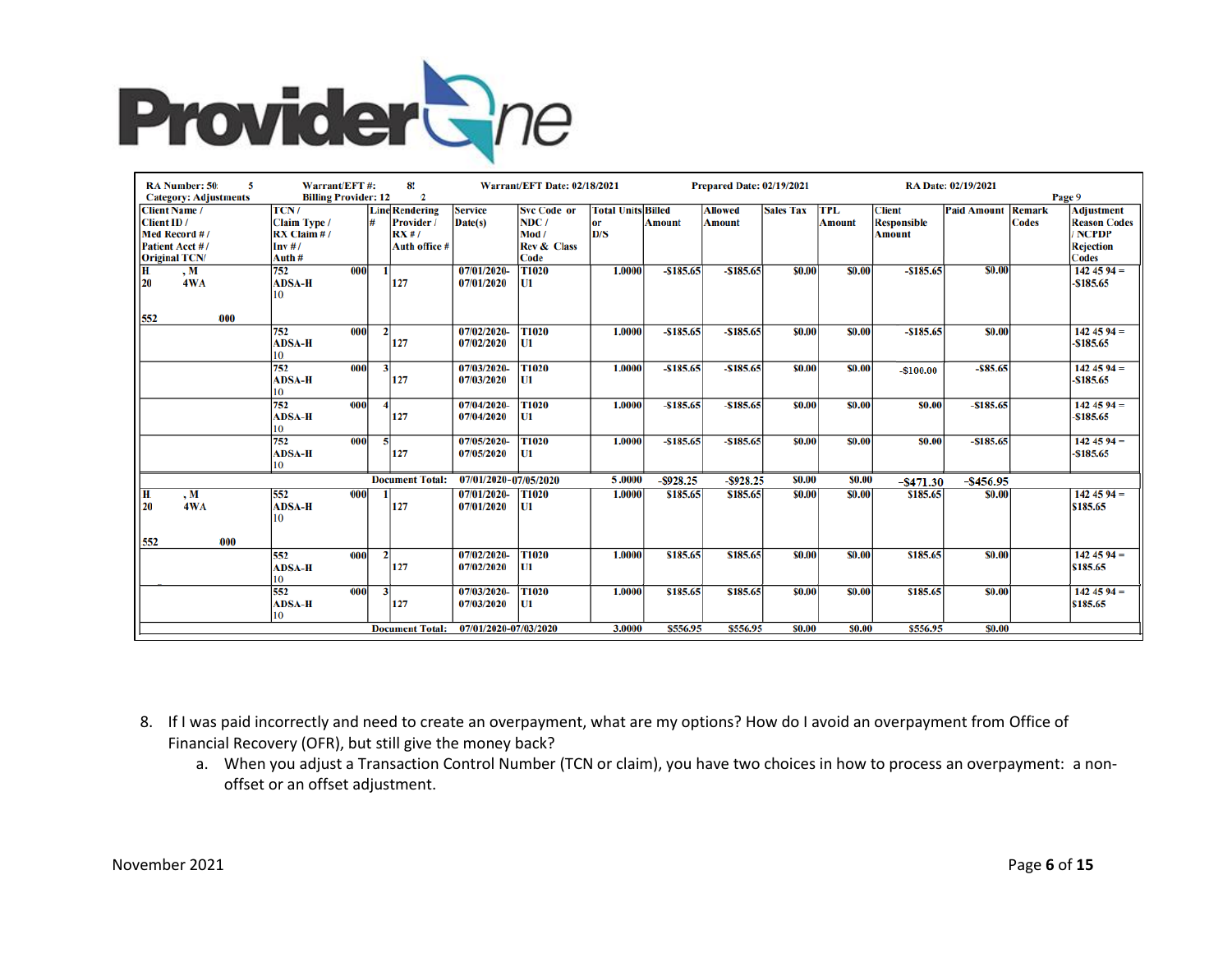

**Non-offset –** This is the option that you can do yourself. The debt (overpayment) is automatically sent to OFR. OFR then contacts you, the provider, to address the debt. You receive the letter from OFR because there was an adjustment to your paid claim which resulted in an overpayment.

**Offset** – For this option, you have to contact the Health Care Authority (HCA). If you choose offset then ProviderOne will deduct the debt (overpayment) from all paid claims submitted until the debt is satisfied within a six month window. The deduction will be reflected in the summary on your Remittance Advice (RA). No letter is generated. After six months, if the debt is not satisfied, it will be sent to OFR for recovery.

**Please Note: The claim can only be reprocessed as offset when the claim does not need to be "altered", then it can be reprocessed as offset. If the client, the dates, procedure code, the units or rate needs to be changed, the provider must adjust the claim themselves.** Examples of when offset is available: client responsibility was not correct, RAC changed, authorization changed by case manager.

If you want the debt to be deducted from paid claims as an offset, you can submit a message via **[Contact Us web form](https://fortress.wa.gov/hca/p1contactus/SSProvider_WebForm)** requesting that the adjustment be processed**.** Please provide the following information:

Provider Number TCN # P1 Client ID Adjust as Offset Description of what changes need to be made and why

For example:

**Provider Number:** 11XXXXX06 **TCN #: 61xxxxxxxxxxxxx000 P1 Client ID: 1XXXXXXXXWA** Adjust as Offset **Description:** Client responsibility was not taken out of claim, although I received a letter stating that the client received client responsibility. Case manager verified client responsibility was correct in the system.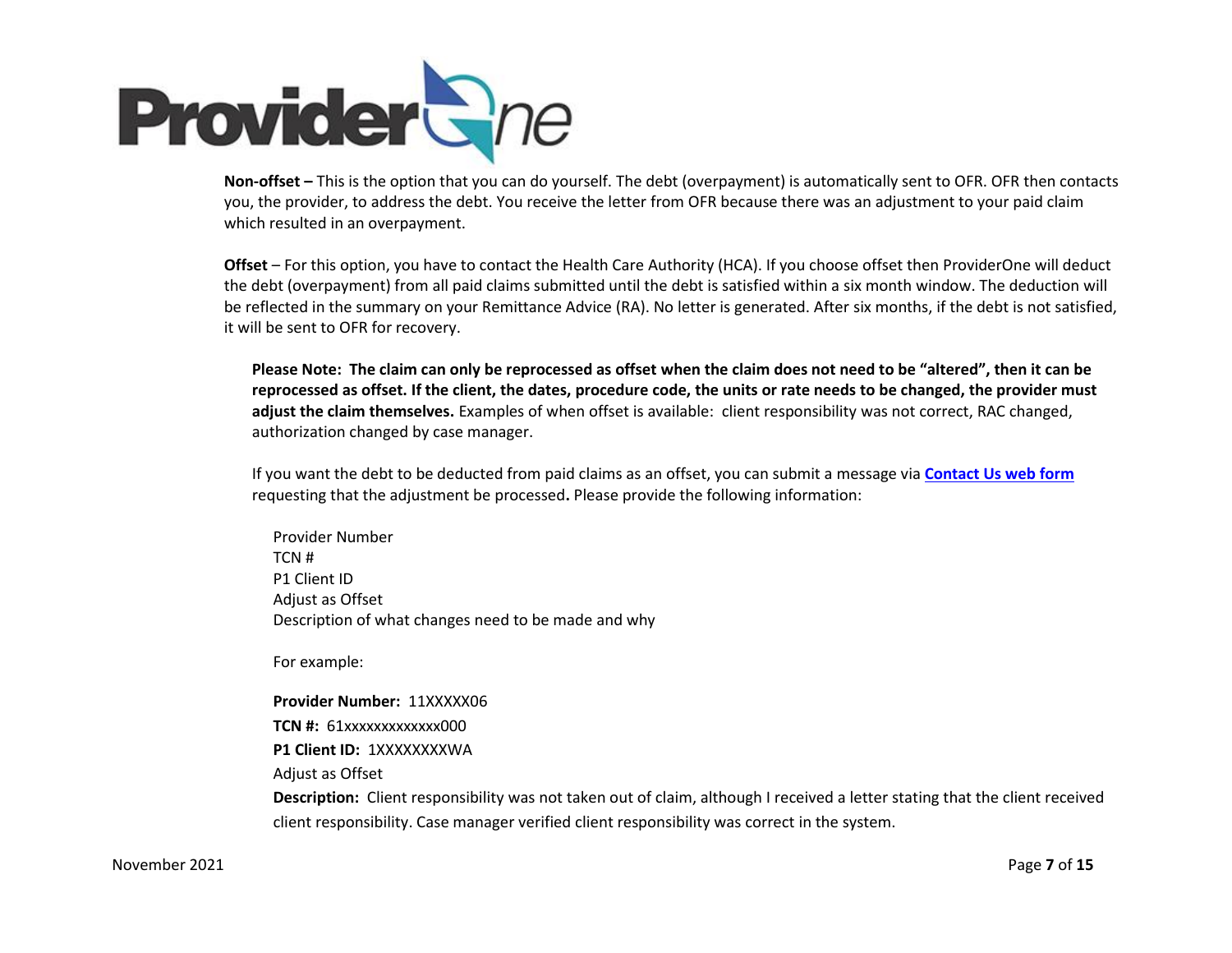

- 9. Who reprocessed or adjusted my claims?
	- a. If an overpayment was created as non-offset, the letter sent by OFR will show the overpayment reason code. The P7 reason code will show on your overpayment notice if you the provider adjusted or voided a paid claim. If the overpayment was created as an offset and you did not adjust your claims, please submit a message via the [Contact Us web form.](https://fortress.wa.gov/hca/p1contactus/SSProvider_WebForm)
- 10. When were my claims adjusted? When will it affect my payment? When is the overpayment going to get created?
	- a. If the adjusted claims resulted in an overpayment they will be reflected in the adjustment section of your RA (page 2). The claims were adjusted during the week of that payment cycle. The method for determining the exact date can be found by looking up the client ID and month of service in your Claim Inquiry or Social Service Claim Inquiry list in ProviderOne. For more information, please look in the Provider One Billing Resource Guide. Click o[n Current Guide](http://www.hca.wa.gov/assets/billers-and-providers/providerone-billing-and-resource-guide.pdf) and search for section entitled Reading the TCN. Claims can be adjusted months after the original claim was paid.

Once the claim is finalized, it will show up in that payment cycle. If the overpayment is offset, it will be included in that payment cycle. If non-offset, once Office of Financial Recovery receives the overpayment, you should receive a letter within a month. Regardless of offset or non-offset, you will see information related to overpayments on the right side of the summary page of your Remittance Advice.

- 11. Why do I owe money when my claims were reprocessed or adjusted?
	- a. At least one of the following things were true when your claims were reprocessed:
		- Units were decreased on the authorization or the claim. If they were reduced on the claim that will be reflected in the "Billed Units" column of your RA.
		- The rate decreased on your claim or the authorization. If the amount was reduced on the claim then that will be reflected in the "Billed Amount" column of your RA.
		- The client was no longer eligible to receive that service, this is most often reflected in a change to the authorized dates and you will see specific dates on your RA that deny because they are no longer authorized.
		- You were no longer an eligible provider.
		- Client responsibility was not accurately deducted when you submitted the now adjusted claim.
		- Your authorization was cancelled prior to the adjustment of the paid claim.
		- The start or end service dates were updated on your authorization.
		- You were double paid.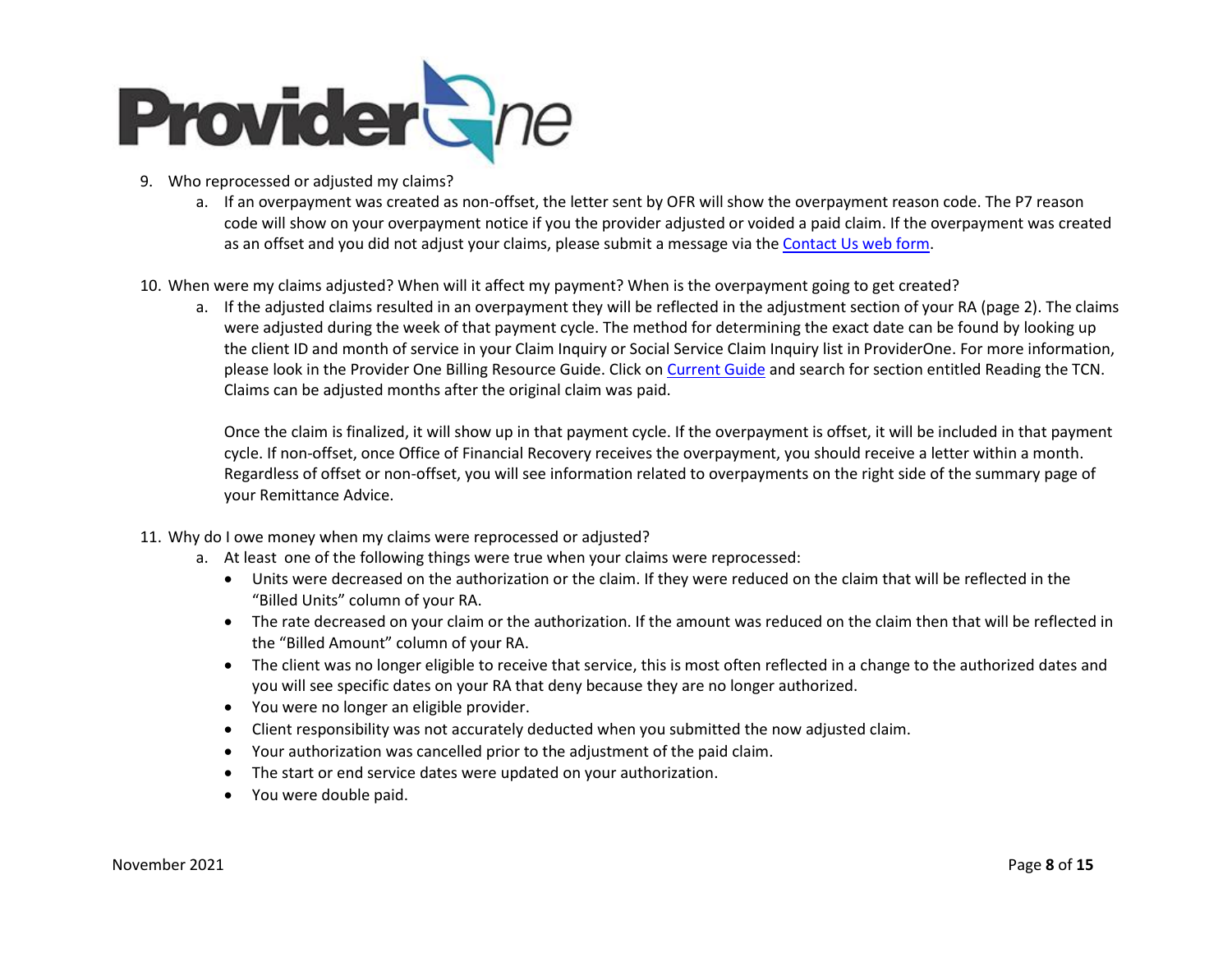

- 12. A change on my authorization created an overpayment for me. What do I do?
	- a. Please contact the case manager associated with the authorization. The case manager will explain why the authorization changed to create the overpayment or will modify the authorization if needed. If the case manager modifies the authorization, the most recent TCN can be adjusted in order to receive the correct payment amount. It is important in this scenario the most recent claim, not the original claim, be adjusted (if paid) or resubmitted (if denied) rather than submit a new claim. If you submit a new claim then you may be paid a second time for previously paid dates and services and your only option to repay the debt from the original claim is through the Office of Financial Recovery (OFR). If an authorizing worker is unable to assist you please contact their local office and ask to speak to a Supervisor or Payment Specialist.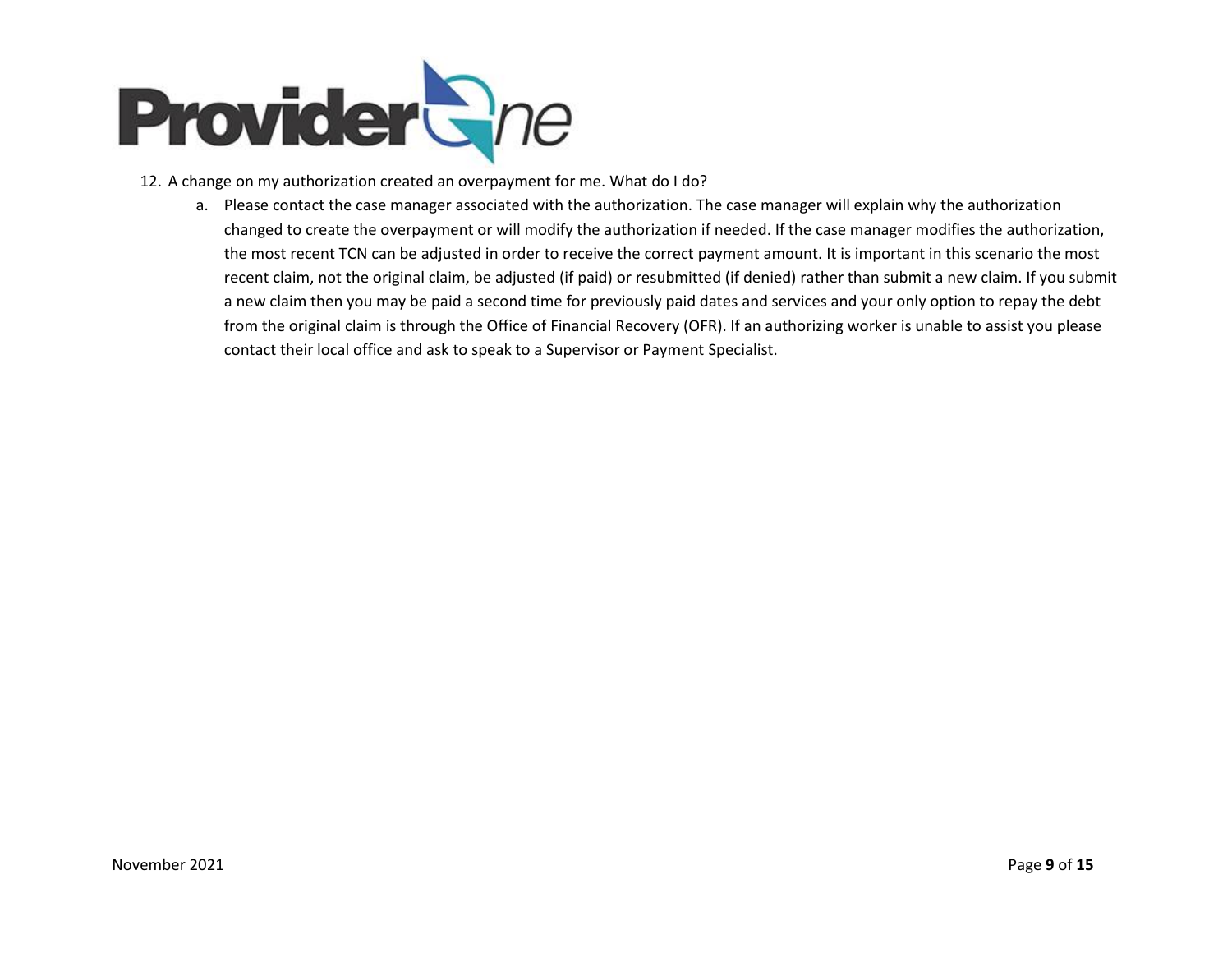

#### 13. Why didn't my claims pay when they were reprocessed or adjusted?

a. If a paid claim is adjusted, then a credit claim (negative amount) is created and a new paid or denied claim is created for the adjusted amount; only the difference between the new paid or denied claim and credit claim is paid or processed as an overpayment. Please see example below:

| 田 | <b>Inquire Social Service Claims List</b><br>́ |                                |                                                   |                                                          |                                |                                |                                                   |                                                 |  |  |  |  |  |  |
|---|------------------------------------------------|--------------------------------|---------------------------------------------------|----------------------------------------------------------|--------------------------------|--------------------------------|---------------------------------------------------|-------------------------------------------------|--|--|--|--|--|--|
|   | <b>TCN</b><br>$A$ $\overline{v}$               | Authorization<br>Number<br>A V | Date of Service<br>$\blacktriangle \triangledown$ | <b>Claim Status</b><br>$\triangle$ $\triangledown$       | <b>Claim Charged</b><br>Amount | <b>Claim Payment</b><br>Amount | <b>Client Name</b><br>$\triangle$ $\triangledown$ | <b>Client ID</b><br>$\triangle$ $\triangledown$ |  |  |  |  |  |  |
|   |                                                | <b>SCIENTIFICATION</b>         | 01/22/2019                                        | 1: For more detailed information, see remittance advice. | \$924.16                       | \$924.16                       | <b>HEATHER BARES</b>                              |                                                 |  |  |  |  |  |  |
|   | ,,,,,,,,,,,,,,                                 | <b>FRONTING</b>                | 01/22/2019                                        | 1: For more detailed information, see remittance advice. | $-$ \$924.16                   | $-$ \$924.16                   | HEATHER BAUSER                                    | 37 H                                            |  |  |  |  |  |  |
|   |                                                | <b>SCHOOL SECTION</b>          | 01/22/2019                                        | 1: For more detailed information, see remittance advice. | \$693.12                       | \$693.12                       | <b><i>BIGGI BAANCO</i></b>                        |                                                 |  |  |  |  |  |  |
|   | <b>View Page:</b>                              | $\odot$ Go                     | $\blacktriangleright$ Page Count                  | <b>Viewing Page: 1</b><br>SaveToXLS                      |                                | <b>KK</b> First                | $\epsilon$ Prev<br>$\rightarrow$                  | $\gg$ Last<br><b>Next</b>                       |  |  |  |  |  |  |

b. If a paid claim is voided, then a credit claim (negative amount) is created; the amount of the credit is processed as an overpayment. Please see example below:

| <b>Inquire Social Service Claims List</b><br>⊞<br>灬 |                         |                                         |                                                          |                                |                                |                                  |                    |  |  |  |  |  |  |
|-----------------------------------------------------|-------------------------|-----------------------------------------|----------------------------------------------------------|--------------------------------|--------------------------------|----------------------------------|--------------------|--|--|--|--|--|--|
| <b>TCN</b><br>A V                                   | Authorization<br>Number | Date of Service<br>$\triangle$ $\nabla$ | <b>Claim Status</b><br>A V                               | <b>Claim Charged</b><br>Amount | <b>Claim Payment</b><br>Amount | <b>Client Name</b><br>A V        | Client ID<br>A V   |  |  |  |  |  |  |
| <b>CONTRACTOR</b>                                   | TORNEY TICES            | 01/22/2019                              | 1: For more detailed information, see remittance advice. | \$924.16                       | \$924.16                       | HEATHER BAIRER                   | <b>GRECKSONAL</b>  |  |  |  |  |  |  |
| 11000210000012000                                   | 1000-87828              | 01/22/2019                              | 1: For more detailed information, see remittance advice. | $-$ \$924.16                   | HEATHER: BAUSER                | <b>JUNEAU LEARN</b>              |                    |  |  |  |  |  |  |
| View Page:                                          | $\odot$ Go              | + Page Count                            | Viewing Page: 1<br><b>R</b> SaveToXLS                    |                                | <b>«</b> First                 | $\epsilon$ Prev<br>$\rightarrow$ | $\gg$ Last<br>Next |  |  |  |  |  |  |

November 2021 Page **10** of **15**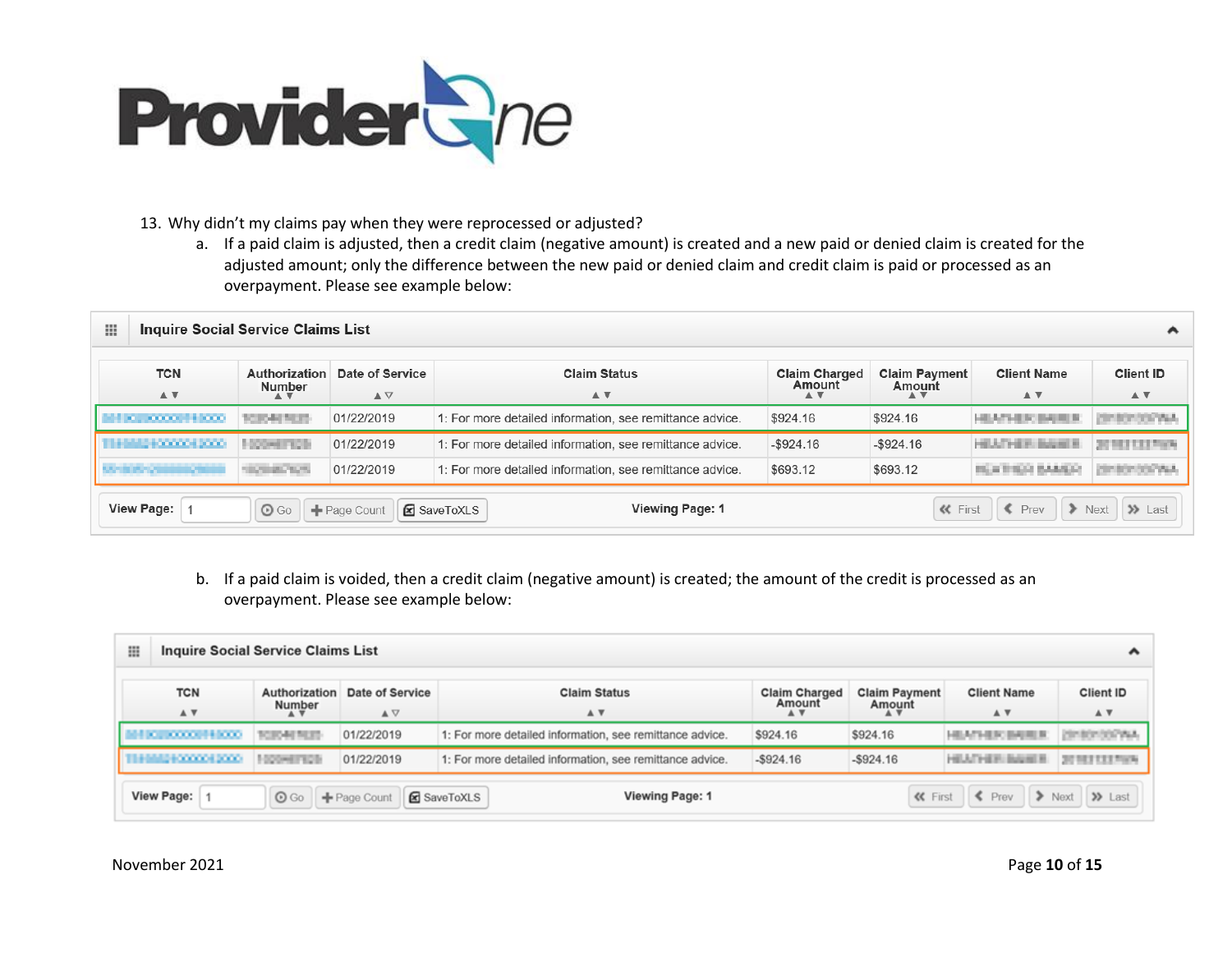

- 14. The wrong amount of client responsibility was applied to the claim. What should I do?
	- a. Look at your authorization list in ProviderOne and confirm the client responsibility amount for the specific month you are needing to verify. If the amount of CR on your authorization list is different from the amount applied to the claim then try to adjust the claims yourself. Refer to the answer listed in **How do I adjust my claims? How do I void my claims?** If adjusting the claim yourself does not fix the problem, contact HCA MACSC team via the [Contact Us web form.](https://fortress.wa.gov/hca/p1contactus/SSProvider_WebForm) If you think the amount of CR on your authorization list is incorrect then contact the Case Manager.
- 15. Why did I receive an overpayment letter from the Office of Financial Recovery (OFR)? What does the reason code on my overpayment letter mean?

The reason code on your overpayment letter will provide some explanation as to why a claims adjustment resulted in an overpayment. The reason may apply to an entire claim or only specific dates and services. For specific details on the service lines that resulted in the overpayment refer to the adjustments category of your RA. Below are the most common reason codes with a description.

- **AA-Audit**. An audit identified this payment as not being valid. A state worker adjusted the claim to create the overpayment.
- **P1 - Goods or services not provided.** A state worker initiated the claim to be adjusted because the goods or services were not provided.
- **P2 - Goods or services authorized in error.** A state worker initiated the claim to be adjusted because the goods or services were authorized in error or something on the authorization changed after the original paid claim.
- **P3 - Provider not eligible to provide goods or services.** A state worker initiated the claim to be adjusted because the client was not eligible to receive the service.
- **P5 - Rate paid was incorrect.** A state worker initiated the claim to be adjusted because the rate paid was incorrect.
- **P6 - Multiple payments were made for the same goods or services.** A state worker initiated the claim to be adjusted because more than one payment was made for the same time period and service code.
- **P7- Provider Initiated.** Provider initiated overpayment. This means that the provider adjusted their claim which resulted in an overpayment. For example, the provider may have removed a line on the claim or decreased the number of units. This change is processed in the ProviderOne system which generates an overpayment sent to OFR.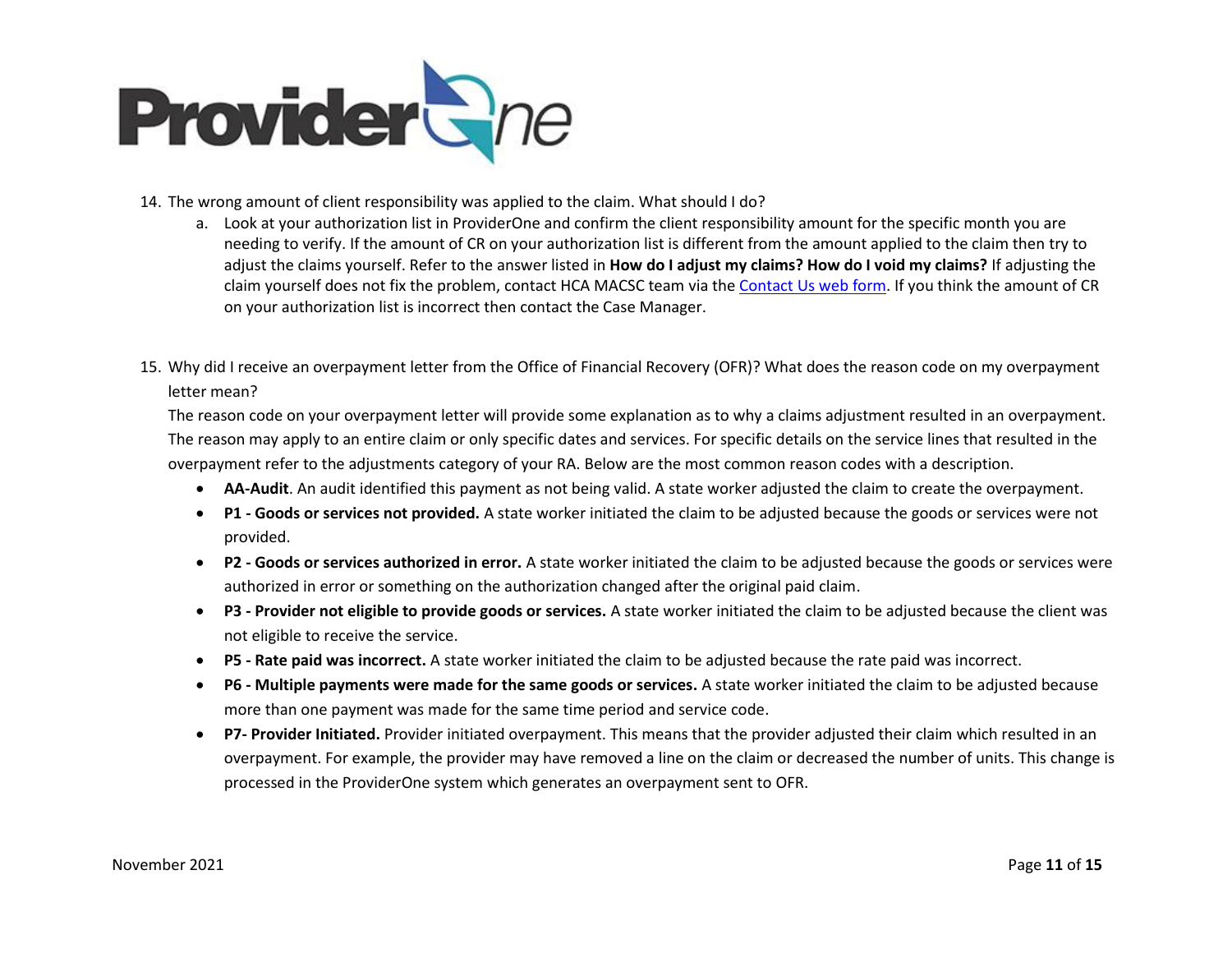

- 16. I received a letter from Office of Financial Recovery, but I don't think I owe the overpayment. What can I do? What is the process for an administrative hearing? What happens?
	- a. On your overpayment letter, there are details regarding requesting an administrative hearing.
	- b. Once OFR receives the letter, then they send it to the Office of Administrative Hearings. The Office of Administrative Hearings will schedule a hearing and send you a notice of the hearing date. This will include instructions on how to appear. Some hearings are in person and some are over the phone. The hearing does not require attorney representation. After hearing the case, an administrative law judge will make a decision regarding the overpayment.
- 17. I received a letter from Office of Financial Recovery (OFR), can I request payment arrangements? How do I pay back the funds?
	- a. OFR will be able to discuss payment arrangements with you. Please call 360-664-5700 option 3, 1-800-562-6114, or TTY WA 1- 800-833-6388.
- 18. I received a letter from Office of Financial Recovery, where should I send money?
	- a. The address is listed on your overpayment letter. The funds should be mailed to PO Box 9501, Olympia, WA 98507-9501.
- 19. Can I get a new copy of the overpayment letter from Office of Financial Recovery (OFR)?
	- a. Please call OFR at 360-664-5700, 1-800-562-6114, or TTY WA 1-800-833-6388.
- 20. I received a letter from Office of Financial Recovery (OFR), how much do I still owe from my overpayment?
	- a. A monthly statement sent from OFR will display your current balance. If you believe that you have sent in funds, but it is not reflected on your statement, it may be due to payment processing time. If you do not see it on the next statement or are not receiving a monthly statement, please contact OFR.
- 21. I received a letter from Office of Financial Recovery (OFR), what happens if I don't pay my overpayment?
	- a. Once you receive the letter, payment is due 20 days after the receipt of the notice. If the overpayment is not paid, then involuntary collection may be taken against you. OFR has the ability to collect an overpayment debt by: reducing your future P1 payments; liens; foreclosures; distraint or seizure and sales against your personal property; order to withhold and deliver, or any other collection action available to OFR to satisfy the overpayment debt (RCW 43.20B.675). OFR can also charge you interest and any costs associated with the collection of an overpayment (RCW 43.20B.695)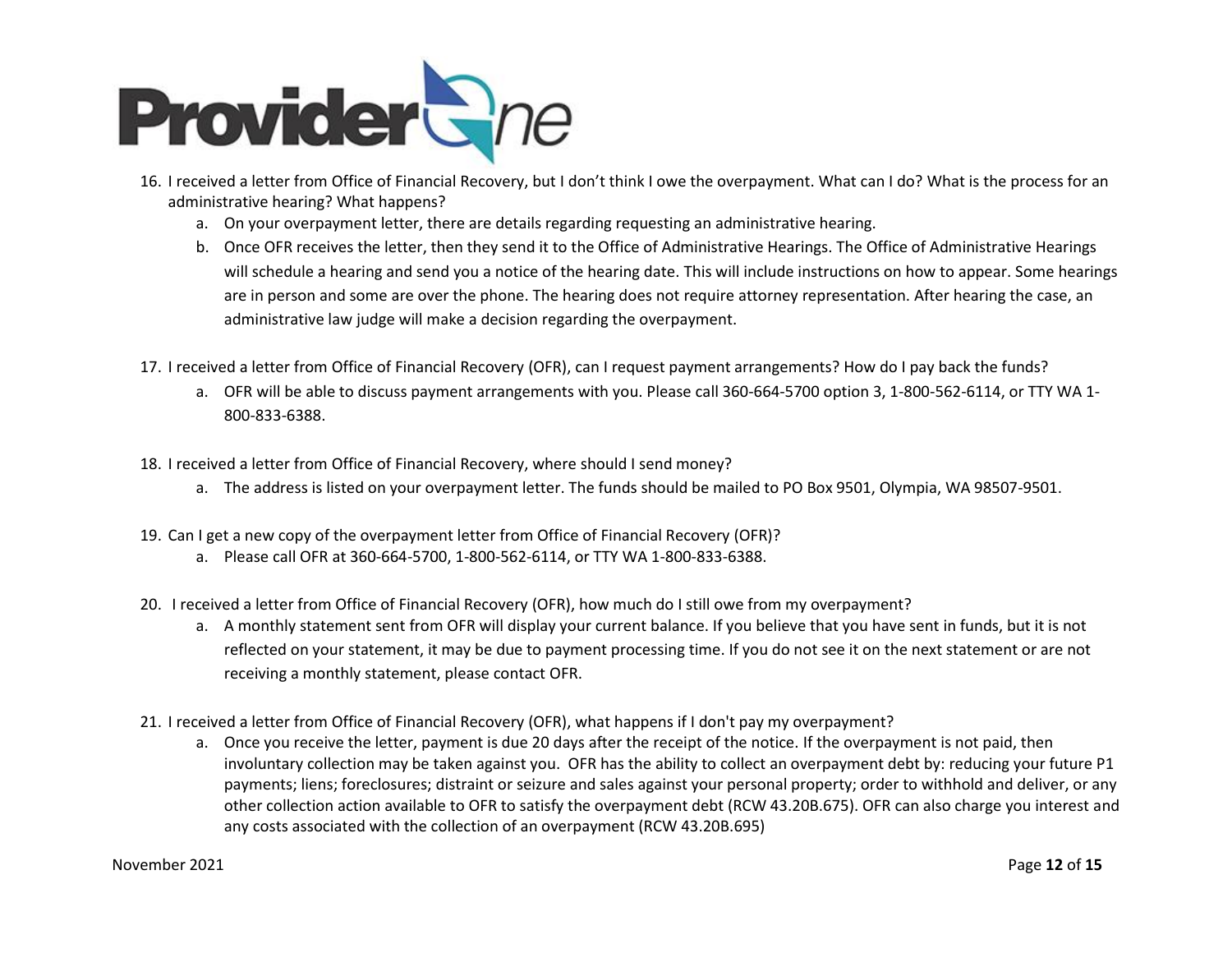

- 22. My overpayment was set up to go against my future claims, why am I still getting a statement?
	- a. Office of Financial Recovery sends monthly statements so that you can see account payments and the balance. These are for your records so you may see when the debt is fulfilled.
- 23. What does CARS mean?
	- a. CARS stands for Collections and Accounts Receivable System. It is the system Office of Financial Recovery uses to manage providers' debt.
- 24. How can I better understand my overpayment?
	- **a.** In the screen shots that follow you can see an example of what your Claim Inquiry screen might look like when a claim has been adjusted. You can also see an example of what the original RA/Payment looked like and then what it looked like after the paid claim was adjusted.

This is an example of what the Claim inquiry List looks like (example from the Social Service Medical profile, the Social Service only profile looks different). The first row (circled in green) is the original paid claim while the 2<sup>nd</sup> and third lines (circled in orange) are the lines that resulted from the adjustment.

| ⊞                                         | <b>Inquire Social Service Claims List</b><br>灬                                                                                                                                                                                                                                          |                                  |                                                          |              |                |                      |                           |  |  |  |  |  |  |  |  |
|-------------------------------------------|-----------------------------------------------------------------------------------------------------------------------------------------------------------------------------------------------------------------------------------------------------------------------------------------|----------------------------------|----------------------------------------------------------|--------------|----------------|----------------------|---------------------------|--|--|--|--|--|--|--|--|
| <b>TCN</b><br>$\triangle$ $\triangledown$ | Date of Service<br><b>Claim Status</b><br>Authorization<br><b>Claim Payment</b><br><b>Client Name</b><br><b>Claim Charged</b><br>Amount<br>Amount<br>Number<br>$\blacktriangle \triangledown$<br>$\triangle$ $\triangledown$<br>$\blacktriangle$ $\blacktriangledown$<br>$\mathbf{A}$ v |                                  |                                                          |              |                |                      |                           |  |  |  |  |  |  |  |  |
| <b>CONTRACTOR</b>                         | TOTAL PLUS                                                                                                                                                                                                                                                                              | 01/22/2019                       | 1: For more detailed information, see remittance advice. | \$924.16     | \$924.16       | ATHER BATES          |                           |  |  |  |  |  |  |  |  |
| MALE & 000000 \$ 2000                     | <b>NOVATION</b>                                                                                                                                                                                                                                                                         | 01/22/2019                       | 1: For more detailed information, see remittance advice. | $-$ \$924.16 | $-$ \$924.16   | HEATHER: BAUSER      | 2010/01/1898              |  |  |  |  |  |  |  |  |
|                                           | <b>CONTRACTOR</b>                                                                                                                                                                                                                                                                       | 01/22/2019                       | 1: For more detailed information, see remittance advice. | \$693.12     | \$693.12       | <b>HEATHER BANKS</b> | <b>CONTRACTOR</b>         |  |  |  |  |  |  |  |  |
| <b>View Page:</b>                         | $\odot$ Go                                                                                                                                                                                                                                                                              | $\blacktriangleright$ Page Count | <b>Viewing Page: 1</b><br>SaveToXLS                      |              | <b>《</b> First | $\epsilon$ Prev      | $\gg$ Last<br><b>Next</b> |  |  |  |  |  |  |  |  |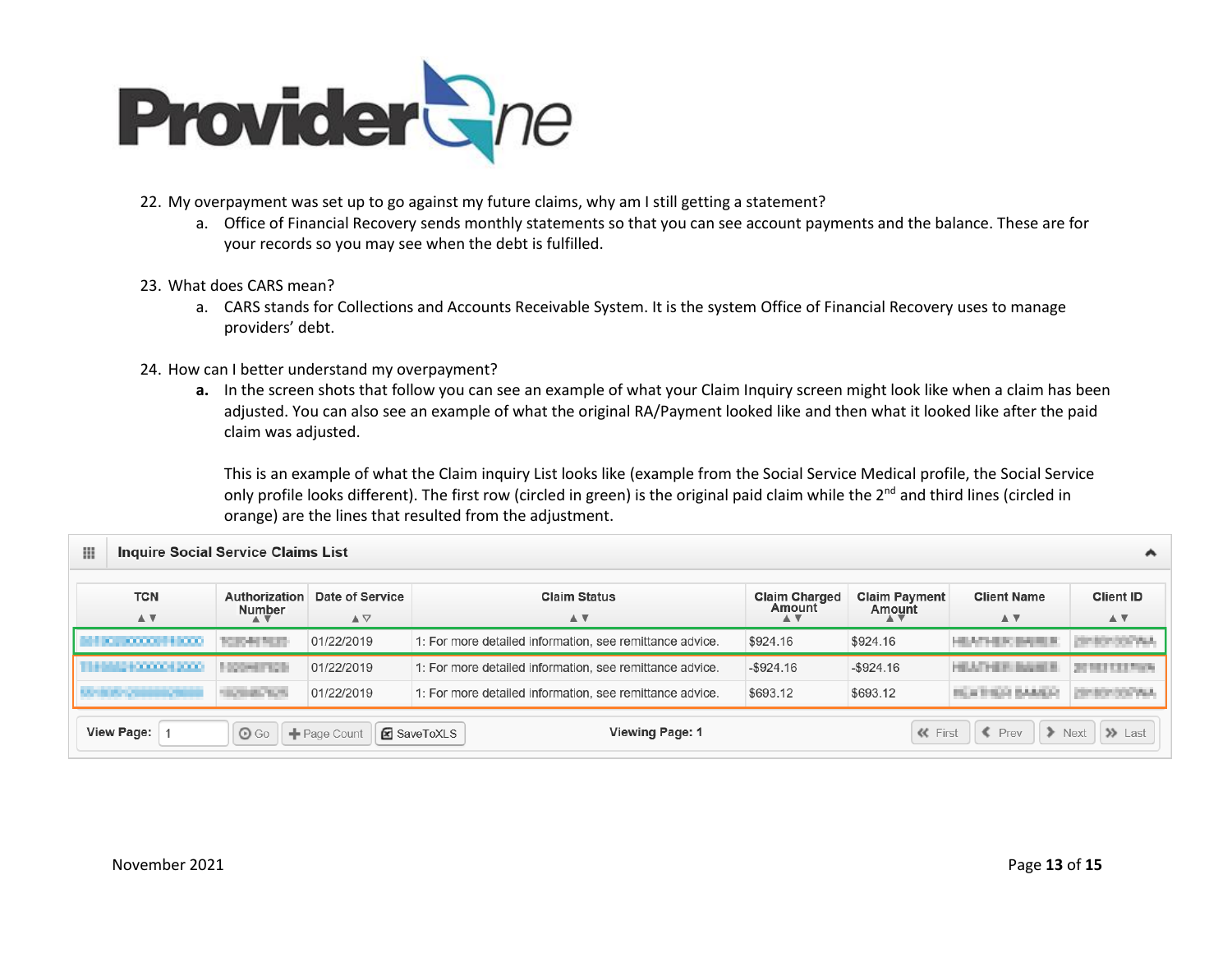

This is an example of what the RA looked like for the original paid claim, notice how the claim details are listed in the **Paid** category of the RA.

| <b>RA Number: The Lines</b> | Warrant/EFT $#$ : Talker II            |  |                        |                       | Warrant/EFT Date: 01/31/2019 |                           |               | <b>Prepared Date: 02/01/2019</b> |                  |               |                    | <b>RA Date: 02/01/2019</b> |        |                     |
|-----------------------------|----------------------------------------|--|------------------------|-----------------------|------------------------------|---------------------------|---------------|----------------------------------|------------------|---------------|--------------------|----------------------------|--------|---------------------|
| <b>Category: Paid</b>       | <b>Billing Provider: NOW THEFT III</b> |  |                        |                       |                              |                           |               |                                  |                  |               |                    |                            | Page 3 |                     |
| <b>Client Name</b> /        | TCN/                                   |  | <b>Line Rendering</b>  | <b>Service</b>        | <b>Svc Code or</b>           | <b>Total Units Billed</b> |               | <b>Allowed</b>                   | <b>Sales Tax</b> | <b>TPL</b>    | <b>Client</b>      | <b>Paid Amount Remark</b>  |        | Adjustment          |
| Client ID /                 | Claim Type /                           |  | <b>Provider</b>        | $\mathbf{Date}(s)$    | NDC/                         |                           | <b>Amount</b> | Amount                           |                  | <b>Amount</b> | <b>Responsible</b> |                            | Codes  | <b>Reason Codes</b> |
| Med Record #/               | RX Claim #/                            |  | RX#/                   |                       | Mod /                        | D/S                       |               |                                  |                  |               | Amount             |                            |        | / NCPDP             |
| Patient Acct #/             | $\mathbf{Inv}$ # /                     |  | Auth office #          |                       | Rev & Class                  |                           |               |                                  |                  |               |                    |                            |        | Rejection           |
| <b>Original TCN/</b>        | Auth $#$                               |  |                        |                       | Code                         |                           |               |                                  |                  |               |                    |                            |        | Codes               |
| <b>BARTH BEATTER</b>        | <b>AN BOARDON TIME</b>                 |  |                        | 01/23/2019-           | T1019                        | 32.0000                   | \$231.04      | \$231.04                         | \$0.00           | \$0.00        | \$0.00             | \$231.04                   |        |                     |
| <b><i>PERMITTLE</i></b>     | ABMA-B-                                |  | 859                    | 01/23/2019            |                              |                           |               |                                  |                  |               |                    |                            |        |                     |
|                             | <b>KONSTRUCT</b>                       |  |                        |                       |                              |                           |               |                                  |                  |               |                    |                            |        |                     |
|                             | A R ES MODERN TOOL                     |  |                        | 01/24/2019-           | T1019                        | 32.0000                   | \$231.04      | \$231.04                         | \$0.00           | \$0.00        | \$0.00             | \$231.04                   |        |                     |
|                             | <b>SEALE</b>                           |  | 859                    | 01/24/2019            |                              |                           |               |                                  |                  |               |                    |                            |        |                     |
|                             | <b>KOOMINUM</b>                        |  |                        |                       |                              |                           |               |                                  |                  |               |                    |                            |        |                     |
|                             | <b>E BE AN INDIANA DE THIRLE</b>       |  |                        | $01/22/2019$ -        | <b>T1019</b>                 | 32.0000                   | \$231.04      | \$231.04                         | \$0.00           | \$0.00        | \$0.00             | \$231.04                   |        |                     |
|                             | <b>ATAN DI</b>                         |  | 859                    | 01/22/2019            |                              |                           |               |                                  |                  |               |                    |                            |        |                     |
|                             | <b>HUNTER</b>                          |  |                        |                       |                              |                           |               |                                  |                  |               |                    |                            |        |                     |
|                             | <b>CENTRAL CONTRACTOR</b>              |  |                        | 01/28/2019-           | T1019                        | 32.0000                   | \$231.04      | \$231.04                         | \$0.00           | \$0.00        | \$0.00             | \$231.04                   |        |                     |
|                             | <b>Allman Dr</b>                       |  | 859                    | 01/28/2019            |                              |                           |               |                                  |                  |               |                    |                            |        |                     |
|                             | <b>JOHN YOU</b>                        |  |                        |                       |                              |                           |               |                                  |                  |               |                    |                            |        |                     |
|                             |                                        |  | <b>Document Total:</b> | 01/22/2019-01/28/2019 |                              | 128.0000                  | \$924.16      | <b>\$924.16</b>                  | <b>SO.00</b>     | <b>SO.00</b>  | \$0.00             | \$924.16                   |        |                     |

This is an example of what page 2 of the RA looks like when a claim has been adjusted and there is an overpayment.

|                                                                  |                                   |                               |                                          |                              |                                  |                                                     |                   |                       |                                                              |                                   |                                                 | <b>Prepared Date: 01/02/2020</b><br><b>RA Date: 01/02/2020</b> |                             |                                       |
|------------------------------------------------------------------|-----------------------------------|-------------------------------|------------------------------------------|------------------------------|----------------------------------|-----------------------------------------------------|-------------------|-----------------------|--------------------------------------------------------------|-----------------------------------|-------------------------------------------------|----------------------------------------------------------------|-----------------------------|---------------------------------------|
| <b>RA Number:</b> Final Lines<br>Warrant/EFT $\#$ $\blacksquare$ |                                   |                               |                                          | Warrant/EFT Date: 01/02/2020 |                                  |                                                     |                   |                       |                                                              |                                   |                                                 |                                                                |                             |                                       |
|                                                                  | <b>Warrant/EFT Amount: \$0.00</b> |                               |                                          | <b>Payment Method: EFT</b>   |                                  |                                                     |                   |                       |                                                              |                                   |                                                 | Page 2                                                         |                             |                                       |
|                                                                  | <b>Claims Summary</b>             |                               |                                          | <b>Provider Adjustments</b>  |                                  |                                                     |                   |                       |                                                              |                                   |                                                 |                                                                |                             |                                       |
| <b>Billing</b><br>Provider                                       | <b>Category</b>                   | <b>Total Billed</b><br>Amount | <b>Total Allowed Total TPL</b><br>Amount | Amount                       | <b>Total Sales</b><br><b>Tax</b> | <b>Total</b><br><b>Client</b><br><b>Resp Amount</b> | <b>Total Paid</b> | Billing<br>Provider   | <b>FIN</b><br><b>Invoice Number/</b><br><b>Parent TCN</b>    | Source                            | <b>Adjustment</b><br><b>Type</b>                | <b>Previous</b><br><b>Balance</b><br>Amount                    | <b>Adjustment</b><br>Amount | Remaining<br><b>Balance</b><br>Amount |
| <b>START COMPANY</b>                                             | <b>Adjustments</b>                | $-$ \$231.04                  | $-$ \$231.04                             | \$0.00                       | \$0.00                           | \$0.00                                              |                   | $-$ \$231.04 <b>H</b> | 2010/01/19<br>AN BEZONNER<br><b>Telephone</b>                | <b>System</b><br><b>Initiated</b> | <b>NOC</b><br>Invoice                           | \$0.00                                                         | \$0.00                      | \$231.04                              |
|                                                                  |                                   |                               |                                          |                              |                                  |                                                     |                   |                       | <b><i>DISK DIAT</i></b><br>THE REPORT OF<br>______<br>242494 | System<br><b>Initiated</b>        | <b>NOC</b><br><b>Referred to</b><br><b>CARS</b> | \$231.04                                                       | \$231.04                    | \$0.00                                |
|                                                                  |                                   |                               |                                          |                              |                                  |                                                     |                   |                       |                                                              |                                   |                                                 |                                                                |                             |                                       |
|                                                                  |                                   |                               |                                          |                              |                                  |                                                     |                   |                       |                                                              |                                   | <b>Total Adjustment Amount</b>                  | \$231.04                                                       |                             |                                       |